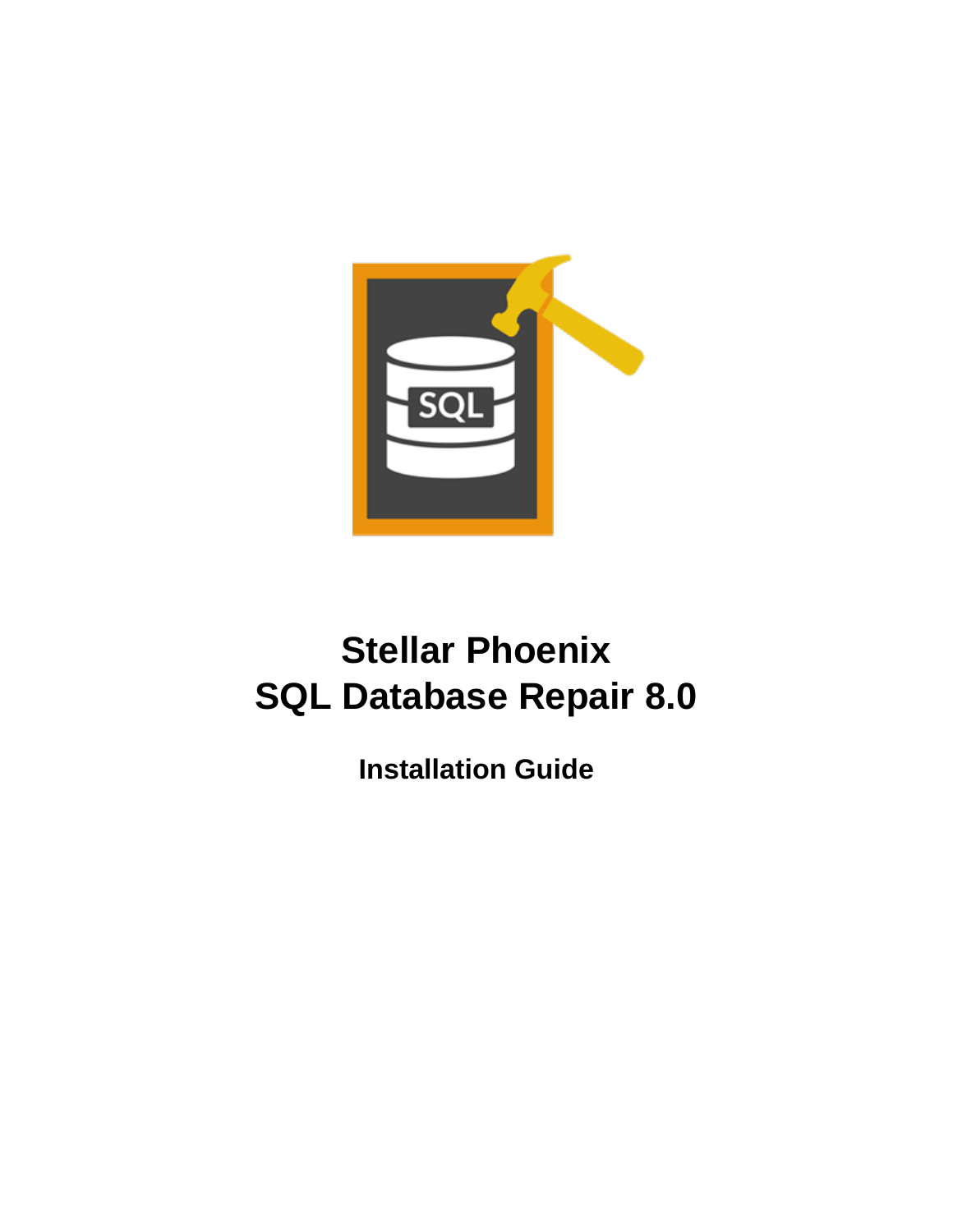### **Overview**

**Stellar Phoenix SQL Database Repair** software is an easy to use application designed to repair corrupt or damaged Microsoft SQL Server database (MDF) files in a safe and non-destructive manner. It uses powerful algorithms to perform thorough scan of MDF file so as to recover as much data as possible. The software never deletes or modifies original data and even heavily damaged files can be optimally repaired and restored.

Microsoft SQL server system is a full-fledged relational database management system (RDBMS) that offers an exclusive variety of a number of administrative tools for database development, maintenance, and administration. Microsoft SQL Server database files ( MDF ) can get damaged or corrupted due to a number of reasons such as virus attack, unexpected system shutdown, media read error, and so on.

### **Key Features**

- Support for MS SQL Server 2016, MS SQL Server 2014, MS SQL Server 2012 R2, 2012, MS SQL Server 2008 R2, 2008, 2008 (64 bit), 2008 Express, MS SQL Server 2005, 2005 (64 bit), 2005 Express, MS SQL Server 2000, 2000 (64 bit), 7.0 and mixed formats.
- Searches MDF files in the computer.
- Displays preview of recoverable database objects.
- Allows finding of object name in tree view.
- Supports Sequence Objects in MS SQL Server.
- Supports MS SQL Server ROW Compressed data.
- Supports MS SQL Server PAGE Compressed data.
- Supports Standard Compression Scheme for Unicode (SCSU) in SQL Server.
- Recovers Column Row GUID COL Property.
- Recovers Sp\_addextended Property.
- Saves non-recovered queries, views, stored procedures, etc. in a text file.
- Support for automatic recreation of a new database having all the recovered database items.
- Support for large SQL Server MDF files for all versions.
- Support for XML data types.
- Support for XML indexes.
- Support for SQL Server filestream data types.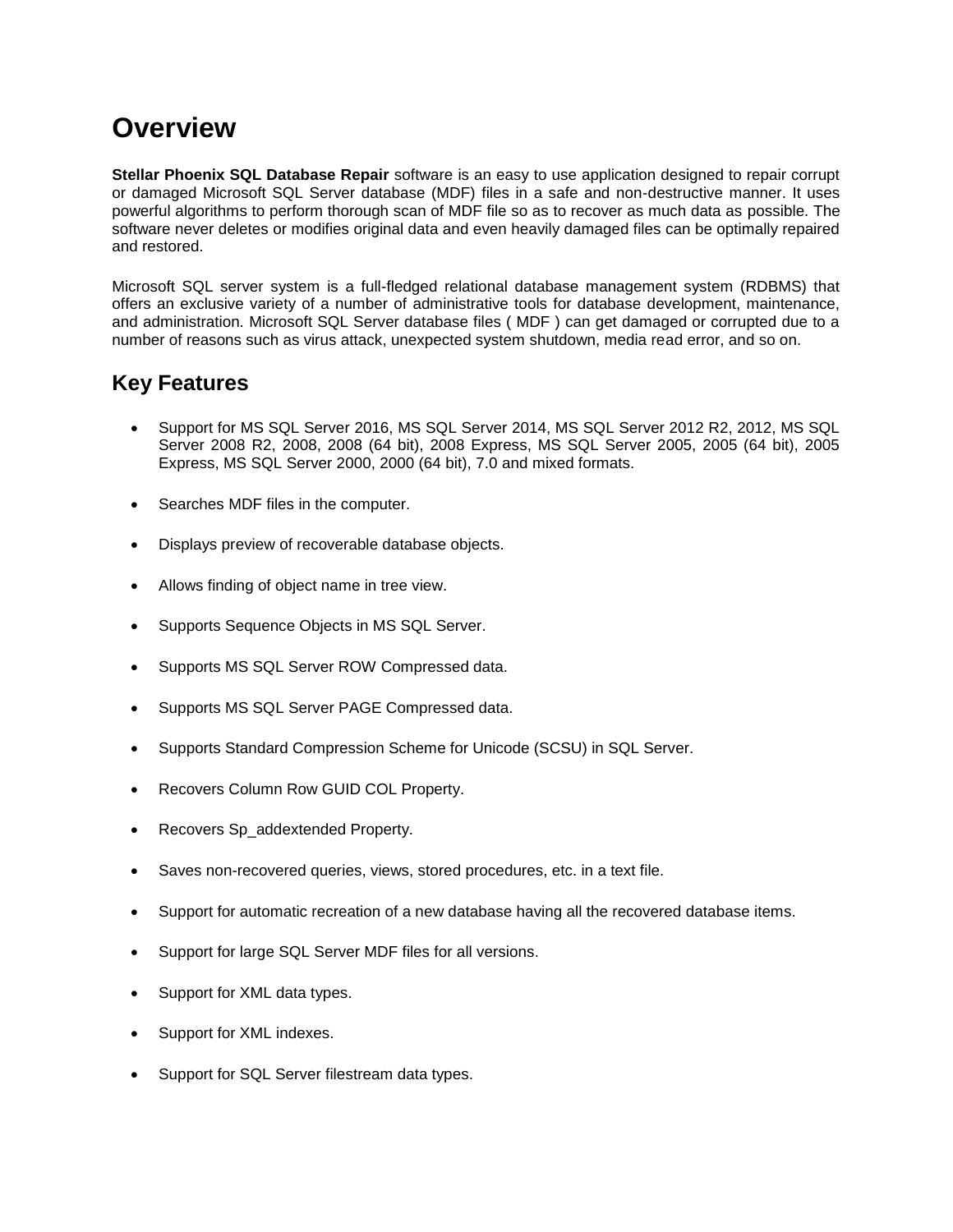- Support for SQL Server sparse columns.
- Support for SQL Server columns set property.
- Support for separate log report after scanning database.
- Support for Sorted tables in tree view and generates sorted log report.
- Support for fast scanning algorithms.
- Support for total row count detail in each table for all versions.
- Recovery of Tables, Triggers, and Views.
- Recovery of Collations.
- Option to recover deleted records.
- Option to save repaired database to Live database.
- Option to save repaired database as CSV, HTML and XLS.
- Recovery of Stored Procedure, Synonyms, and Functions.
- Recovers of Defaults and Default constraints.
- Recovery of Primary Keys, Foreign Keys, Unique Keys, and Identity.
- Recovery of Indexes ( Clustered, Non Clustered indexes).
- Recovery of Check constraints, User Defined Data Types, and Null / Not null.
- Recovery of Predefined defaults, default values, and Rules.
- Compatible with Windows Server 2012 / 2008 / 2003 and Windows 10 / 8 / 7 / Vista / XP.

### **What's New in This Version?**

### **New features in Stellar Phoenix SQL Database Repair include:**

• Saves the Scan Information.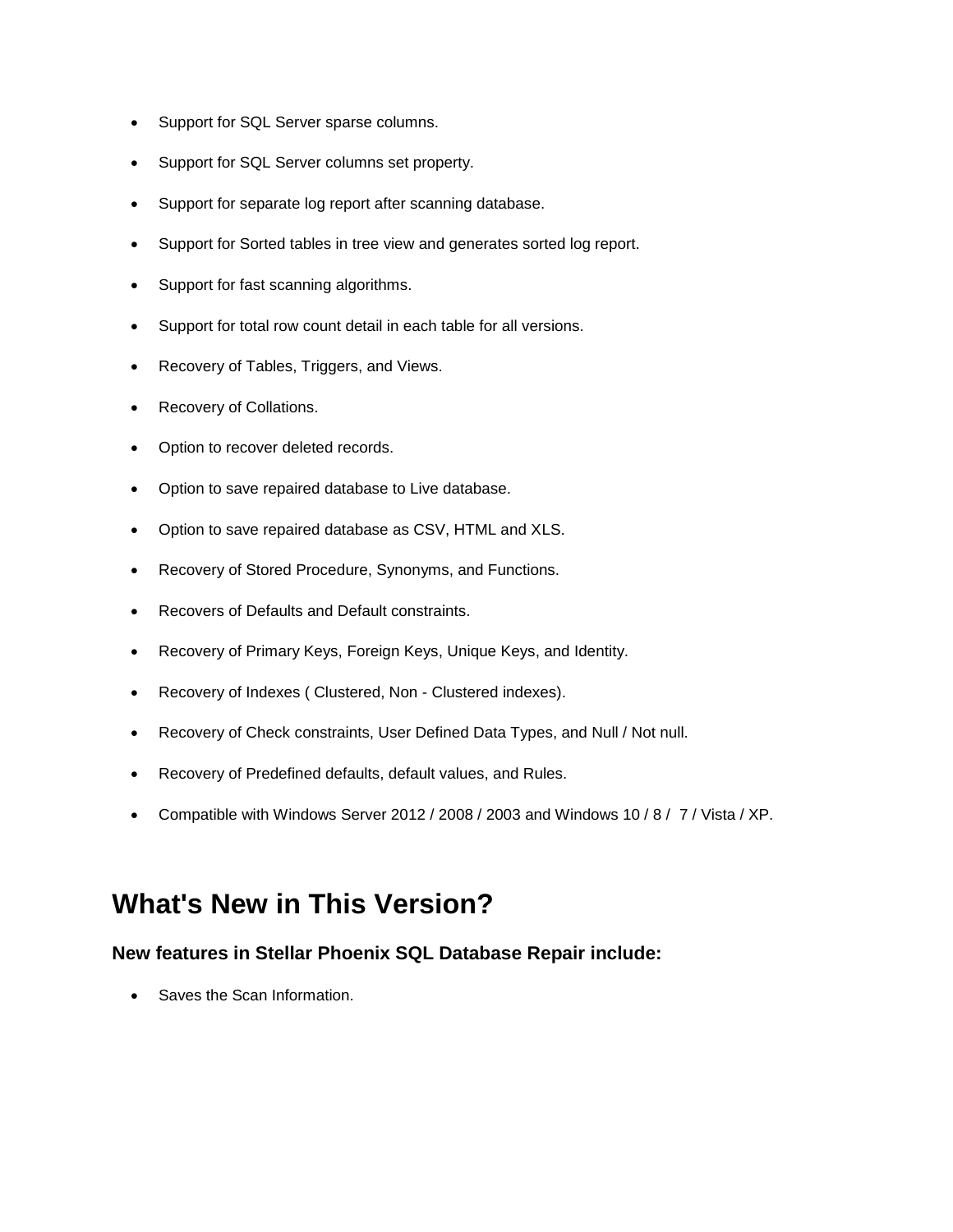### **Installation Procedure**

Before beginning the installation procedure, make sure that the computer meets the minimum system requirements.

### **Minimum System Requirements**

**Operating system:** Windows Server 2012 / 2008 / 2003 and Windows 10 / 8 / 7 / Vista / XP

**Hard Disk:** At least 50 MB of free disk space

**RAM:** 1 GB minimum (2 GB recommended)

**MS SQL Server:** MS SQL Server 2016, MS SQL Server 2014, MS SQL Server 2012, MS SQL Server 2008 R2, 2008, 2008 (64 bit), 2008 Express, MS SQL Server 2005, 2005 (64 bit), 2005 Express, MS SQL Server 2000, 2000 (64 bit), 7.0 and mixed formats.

### **To install the software, follow the steps:**

- 1. Double-click **StellarPhoenixSQLDatabaseRepair.exe**. **Setup** dialog box is displayed.
- 2. Click **Next** to continue. **License Agreement** dialog box is displayed.
- 3. Select **I accept the Agreement** option. Click **Next**.
- 4. Specify the location where the installation files are to be stored. Click **Next**.
- 5. Select the folder where the files are to be stored. A default folder is suggested in the box. Click **Browse** to select a different location. Click **Next**.
- 6. In the **Select Additional Tasks** dialog box, select check boxes as per your choice. Click **Next**.
- 7. Review your selections. Click **Back** if you want to make any change. Click **Install** to start installation. The Installing window shows the installation process.
- 8. After completion of the process, **Completing the Stellar Phoenix SQL Database Repair Setup Wizard** window opens. Click **Finish**.

*Note: Clear Launch Stellar Phoenix SQL Database Repair check box to prevent the software from launching automatically.*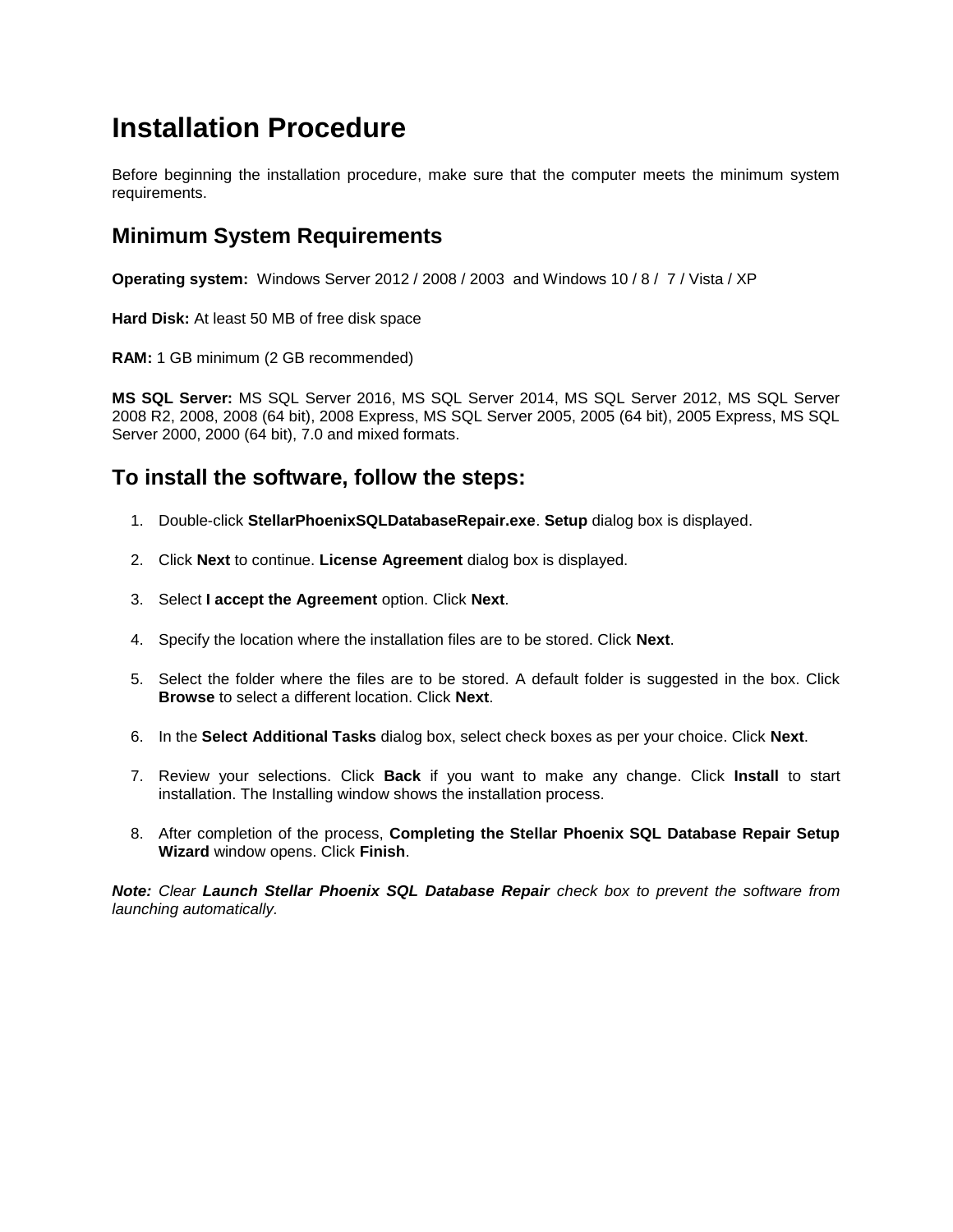## **Launching the Software**

**To launch Stellar Phoenix SQL Database Repair in Windows 10:**

- Click Start icon -> All apps -> **Stellar Phoenix SQL Database Repair** -> **Stellar Phoenix SQL Database Repair** Or,
- Double click **Stellar Phoenix SQL Database Repair** icon on the desktop. Or,
- Click **Stellar Phoenix SQL Database Repair** tile on the home screen.

**To launch Stellar Phoenix SQL Database Repair in Windows 8:**

- Click **Stellar Phoenix SQL Database Repair** tile on the home screen. Or,
- Double click **Stellar Phoenix SQL Database Repair** icon on the desktop.

**To start the application, do one of the following in Windows 7 / Vista / XP:**

- Click Start -> All Programs -> **Stellar Phoenix SQL Database Repair** -> **Stellar Phoenix SQL Database Repair**. Or,
- Double click the **Stellar Phoenix SQL Database Repair** icon on the desktop. Or,
- Click **Stellar Phoenix SQL Database Repair** icon in Quick launch.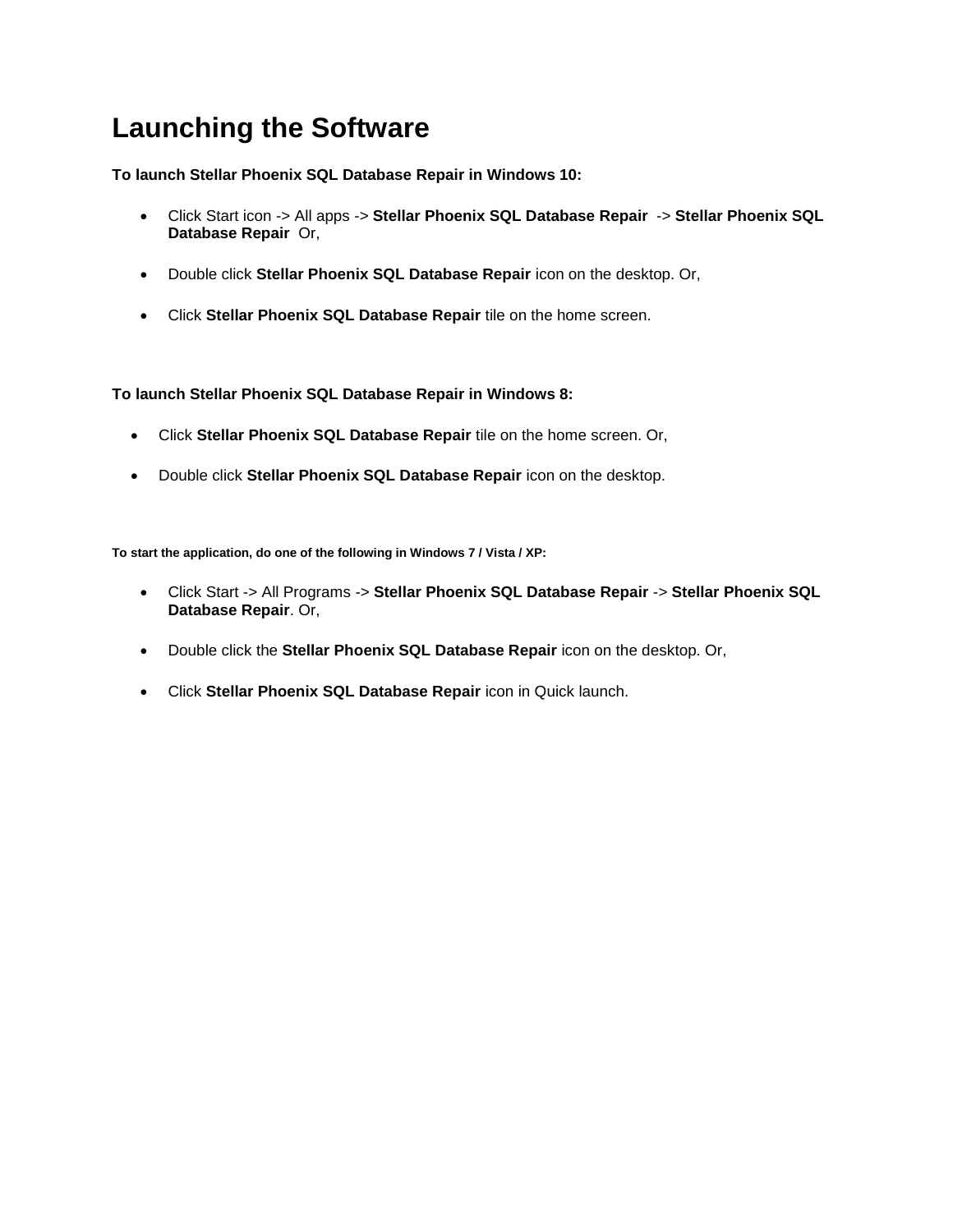### **User Interface**

**Stellar Phoenix SQL Database Repair** software has a very easy to use Graphical User Interface. The user interface contains features required for complete recovery of corrupt MS SQL Server (MDF) files.

After launching the program, you will see the main user interface as shown below:

| o<br>E                                                    | <b>BAROVESOO :</b>                                                                                                                                                                                                                                                                                                           | Stellar Phoenix SQL Database Repair                                                                                      | $\begin{array}{c c c c c c} \hline \multicolumn{3}{c }{\mathbf{w}} & \multicolumn{3}{c }{\mathbf{w}} & \multicolumn{3}{c }{\mathbf{w}} & \multicolumn{3}{c }{\mathbf{w}} & \multicolumn{3}{c }{\mathbf{w}} & \multicolumn{3}{c }{\mathbf{w}} & \multicolumn{3}{c }{\mathbf{w}} & \multicolumn{3}{c }{\mathbf{w}} & \multicolumn{3}{c }{\mathbf{w}} & \multicolumn{3}{c }{\mathbf{w}} & \multicolumn{3}{c }{\mathbf{w}} & \multicolumn{3}{c }{\mathbf$ |
|-----------------------------------------------------------|------------------------------------------------------------------------------------------------------------------------------------------------------------------------------------------------------------------------------------------------------------------------------------------------------------------------------|--------------------------------------------------------------------------------------------------------------------------|-------------------------------------------------------------------------------------------------------------------------------------------------------------------------------------------------------------------------------------------------------------------------------------------------------------------------------------------------------------------------------------------------------------------------------------------------------|
| File<br>Tools<br>Help                                     |                                                                                                                                                                                                                                                                                                                              |                                                                                                                          |                                                                                                                                                                                                                                                                                                                                                                                                                                                       |
| Stop<br>Save<br>Exit<br>Select<br><b>Database</b><br>File | Status Bar<br>Find Tree Item:<br>Log Window<br>Deleted Records<br>Match case<br>Match whole word<br>View                                                                                                                                                                                                                     | Find                                                                                                                     |                                                                                                                                                                                                                                                                                                                                                                                                                                                       |
| Stellar Phoenix SQL Database Repa                         |                                                                                                                                                                                                                                                                                                                              |                                                                                                                          |                                                                                                                                                                                                                                                                                                                                                                                                                                                       |
|                                                           | <b>Stellar Phoenix</b><br>SQL Database Repair<br>Repairs MS SQL Database<br>Stellar Phoenix SQL Database Repair<br>1. Repair Dat<br>Click.<br>2. Save Repai<br>Click <sup>-</sup><br>3. Help:<br>on Help Ribbon to view help document.<br>Click<br>Note: You can preview the details of repaired database in the right pane. | Stop MS SQL server and copy database to different location.<br>Restart the server and repair the copy of database.<br>OK |                                                                                                                                                                                                                                                                                                                                                                                                                                                       |
| $\leftarrow$<br>m.<br>×                                   |                                                                                                                                                                                                                                                                                                                              |                                                                                                                          |                                                                                                                                                                                                                                                                                                                                                                                                                                                       |
| <b>Log Report</b>                                         | Stellar Phoenix SQL Database Repair v7.0 Repairs Corrupted MS SQL database Log Report                                                                                                                                                                                                                                        |                                                                                                                          | <b>B</b> X                                                                                                                                                                                                                                                                                                                                                                                                                                            |
|                                                           |                                                                                                                                                                                                                                                                                                                              |                                                                                                                          |                                                                                                                                                                                                                                                                                                                                                                                                                                                       |

The user interface contains menus and buttons that lets you access various features of the software with ease.

You can also access various features of **Stellar Phoenix SQL Database Repair** via the **Quick Access Toolbar**, which appears at the top of the user interface, and can be customized as per your requirement.

|                                                                                                                                                                                                                                                      |                                                                                                                                                                                                                                                                                                                                                                                                                                    | $-0 x$<br>Stellar Phoenix SQL Database Repair                           |                    |
|------------------------------------------------------------------------------------------------------------------------------------------------------------------------------------------------------------------------------------------------------|------------------------------------------------------------------------------------------------------------------------------------------------------------------------------------------------------------------------------------------------------------------------------------------------------------------------------------------------------------------------------------------------------------------------------------|-------------------------------------------------------------------------|--------------------|
| <b>FESOO E</b><br>OORRAM<br>E<br>Tools<br>Help<br>File<br>V Status Bar<br>V Log Window<br>Select<br>Stop<br>Save<br>Exit<br>Deleted Records<br>Database<br>View<br>File:<br><b>Stellar Phoenix SQL Database Repa</b><br>S.<br>SQL<br>Re<br>1.<br>2.1 | <b>Customize Quick Access Toolbar</b><br>V Select Database<br>$\sqrt{}$<br>Save<br>$\overline{\sqrt{2}}$<br>Stop<br>$\sqrt{}$<br>Exit<br>$\sqrt{}$<br>Save Log<br>$\overline{\sqrt{2}}$<br>Clear Log<br>√<br>Registration<br><b>Transfer License</b><br>Update<br>Purchase<br>√<br>Submit Enquiry<br>⊽<br>Knowledgebase<br>Help<br>$\sqrt{}$<br>About<br>More Commands<br>Show Below the Ribbon<br>Minimize the Ribbon<br>3. Help: | Find<br>epair<br>select and repair database.<br>save repaired database. |                    |
| $\leftarrow$<br>$\mathbf{m}$                                                                                                                                                                                                                         | on Help Ribbon to view help document.<br><b>Click</b><br>Note: You can preview the details of repaired database in the right pane.                                                                                                                                                                                                                                                                                                 |                                                                         |                    |
| Log Report<br>Stellar Phoenix SQL Database Repair v7.0 Repairs Corrupted MS SQL database Log Report                                                                                                                                                  |                                                                                                                                                                                                                                                                                                                                                                                                                                    |                                                                         | $\approx$ $\times$ |
|                                                                                                                                                                                                                                                      |                                                                                                                                                                                                                                                                                                                                                                                                                                    |                                                                         |                    |

When you start **Stellar Phoenix SQL Database Repair**, the **Select SQL database** dialog box opens as shown below: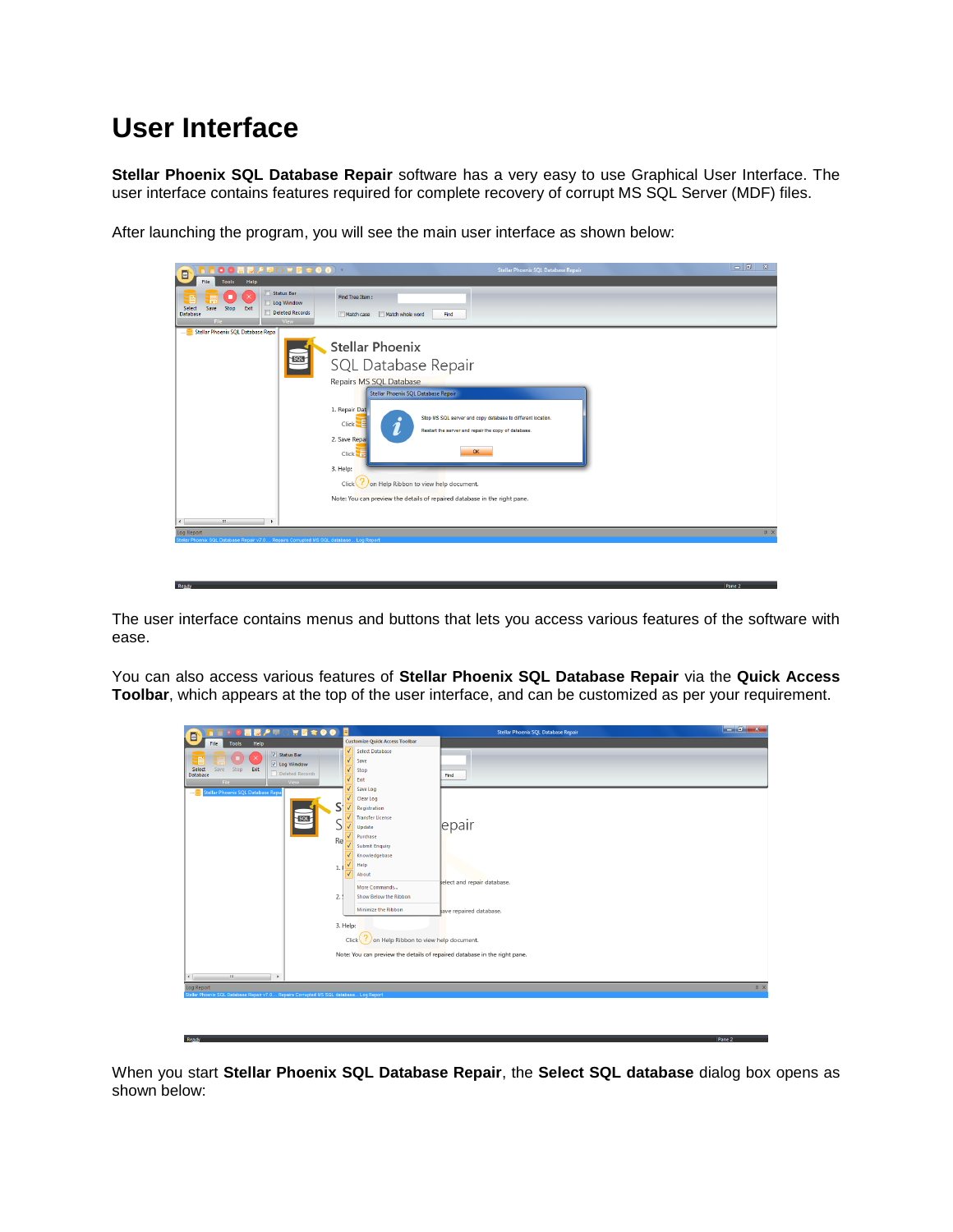| of file path.                  |    | Stellar Phoenix SQL Database Repair<br>Select SQL database you need to repair or locate it using 'Find Database' option, if you are not aware |          |         |                        |
|--------------------------------|----|-----------------------------------------------------------------------------------------------------------------------------------------------|----------|---------|------------------------|
| <b>Select Database</b>         |    |                                                                                                                                               |          |         | <b>Select Database</b> |
| <b>Find Database</b>           |    |                                                                                                                                               |          |         |                        |
| Look in                        | C: |                                                                                                                                               |          |         | Search in Folder       |
| File Type                      |    | MS SQL Database File(".mdf)                                                                                                                   |          |         | Find                   |
| Search in Subfolders           |    |                                                                                                                                               |          |         |                        |
| File Path                      |    | File Size (KB)                                                                                                                                | Modified | Created | Accessed               |
|                                |    |                                                                                                                                               |          |         |                        |
| $\epsilon$                     |    | $\mathbf{m}$                                                                                                                                  |          |         | ٠                      |
|                                |    |                                                                                                                                               |          |         | Clear List             |
| <b>Include Deleted Records</b> |    |                                                                                                                                               |          |         |                        |
| Help                           |    |                                                                                                                                               | Cancel   |         | Repair                 |

To select a database, click on **Select Database** button. Select the MDF file that needs to be repaired and then click **Repair** to start the repairing process.

**Stellar Phoenix SQL Database Repair** also allows you to search for MDF file that needs to be repaired, in case you don't know it's location. In **Find Database** section, select the drive in which you want to search for the MDF file and then Click **Find** to start searching for files.

*Note: Select SQL database dialog box can also be opened by selecting Select database in the File menu.*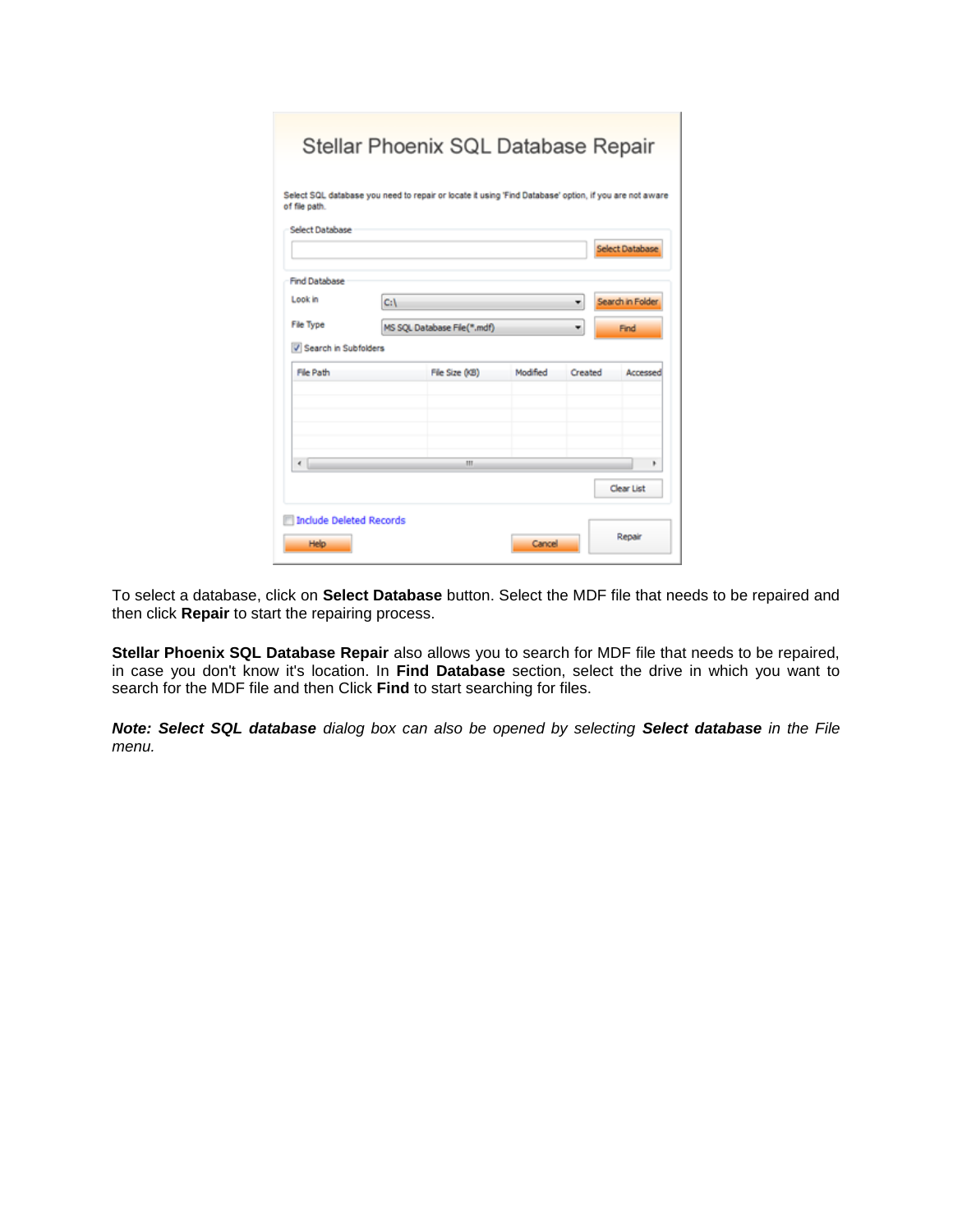## **Menus**

### **File Menu**

#### **Select Database**

Use this option to select the corrupt SQL database for repairing.

#### **Save**

Use this option to save the repaired SQL database.

#### **Stop**

Use this option to stop the repairing process.

#### **Exit**

Use this option to quit Stellar Phoenix SQL Database Repair.

#### **View**

Use this option to view or hide the **Status Bar** and **Log Window**.

### **Tools Menu**

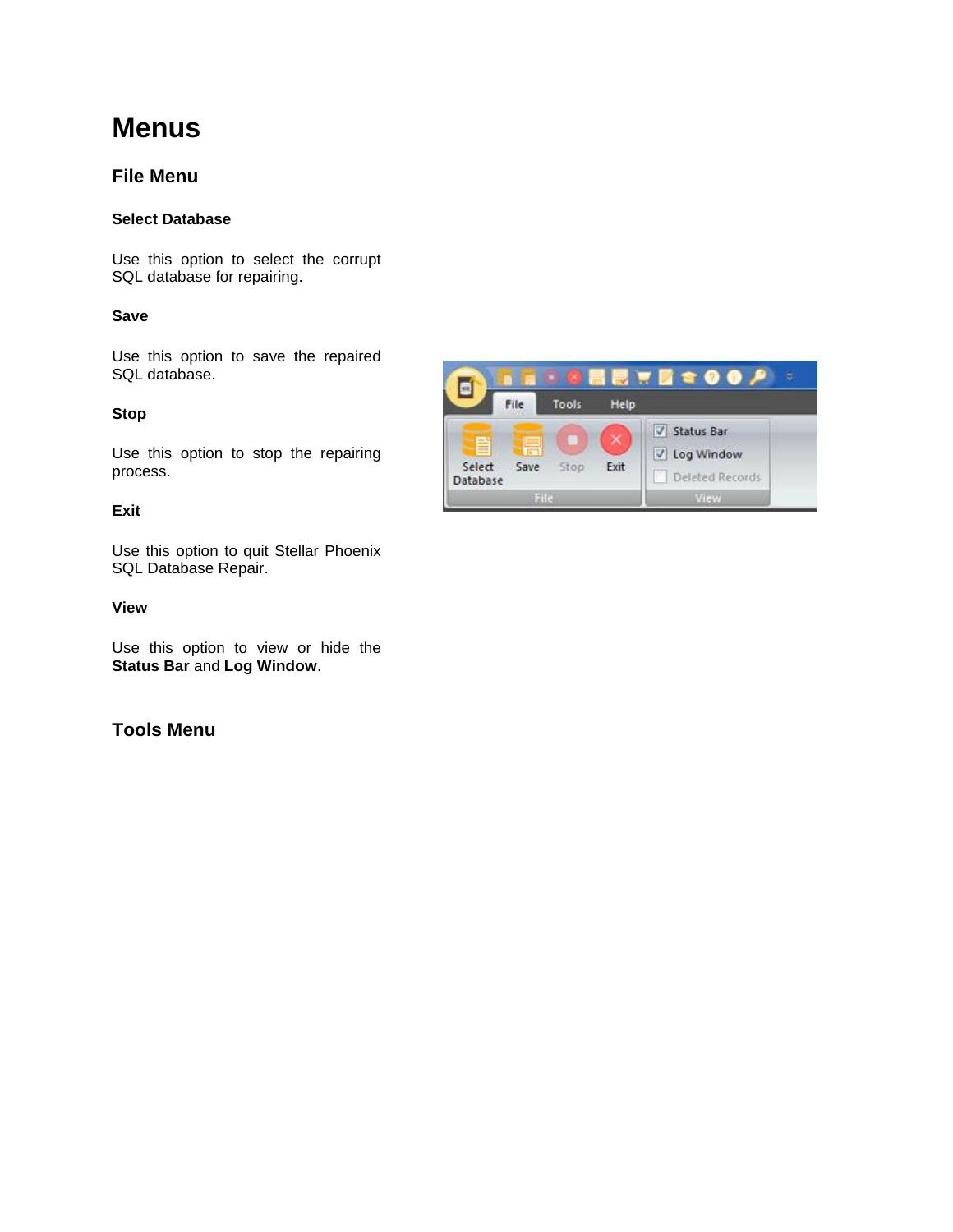#### **Save Log**

Use this option to save the log report.

#### **Clear Log**

Use this option to clear the log report.

#### **Register**

Use this option to register the software after purchasing.

#### **Transfer License**

Use this option to transfer the license of

the registered software to another

computer

#### **Update**

Use this option to update the software.

#### **Help Menu**

#### **Purchase**

Use this option to [buy](http://www.stellarinfo.com/database-recovery/sql-recovery/buy-now.php) **Stellar Phoenix SQL Database Repair**.

#### **Submit Enquiry**

Use this option to [submit enquiry](http://www.stellarinfo.com/support/enquiry.php) to [stellarinfo.com](http://www.stellarinfo.com/)

#### **Knowledge Base**

Use this option to visit the **Knowledge [Base](http://www.stellarinfo.com/support/kb/)** articles of **stellarinfo.com** 

#### **Help**

Use this option to open the help manual for the software.

#### **About**



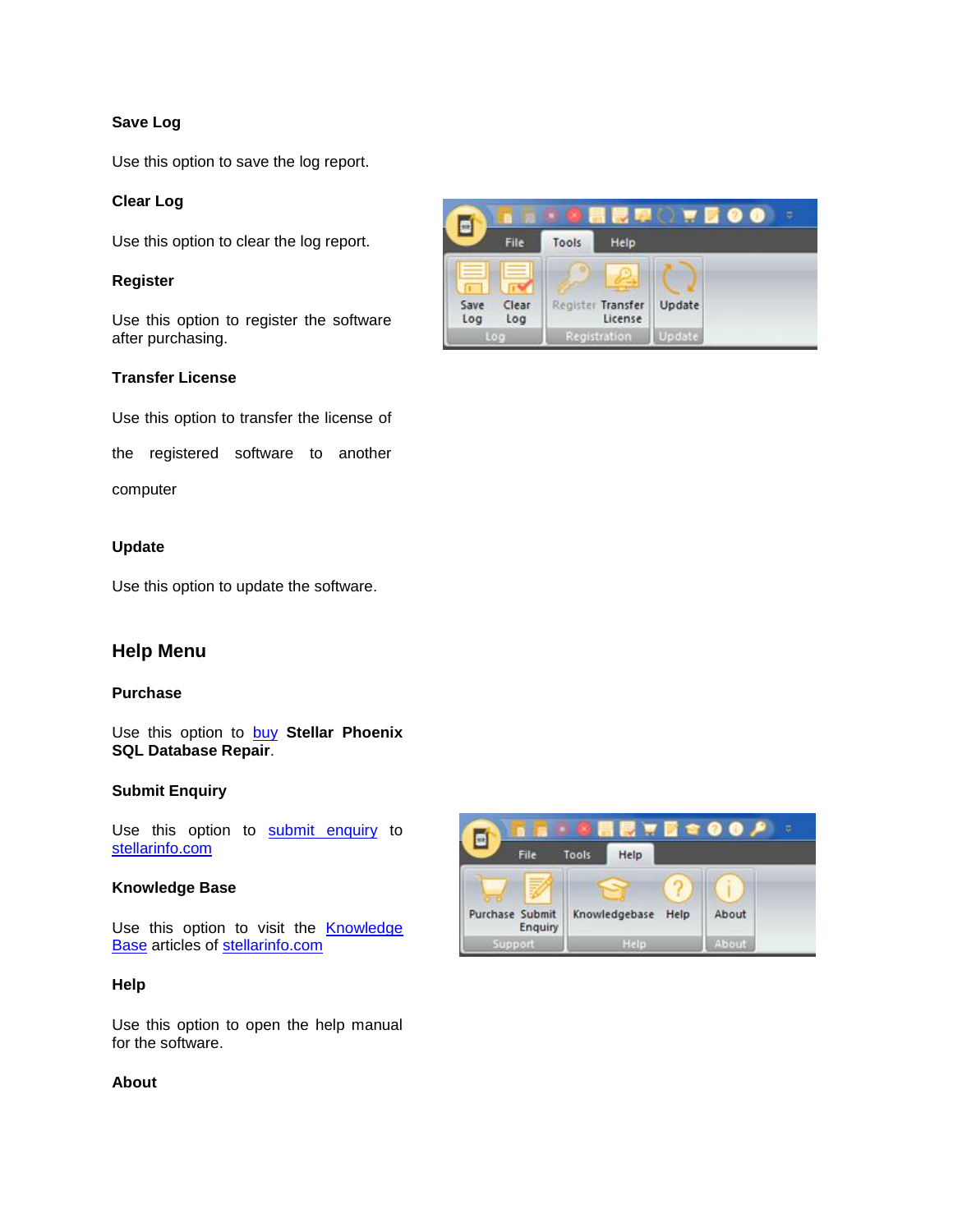Use this option to read more information about the software.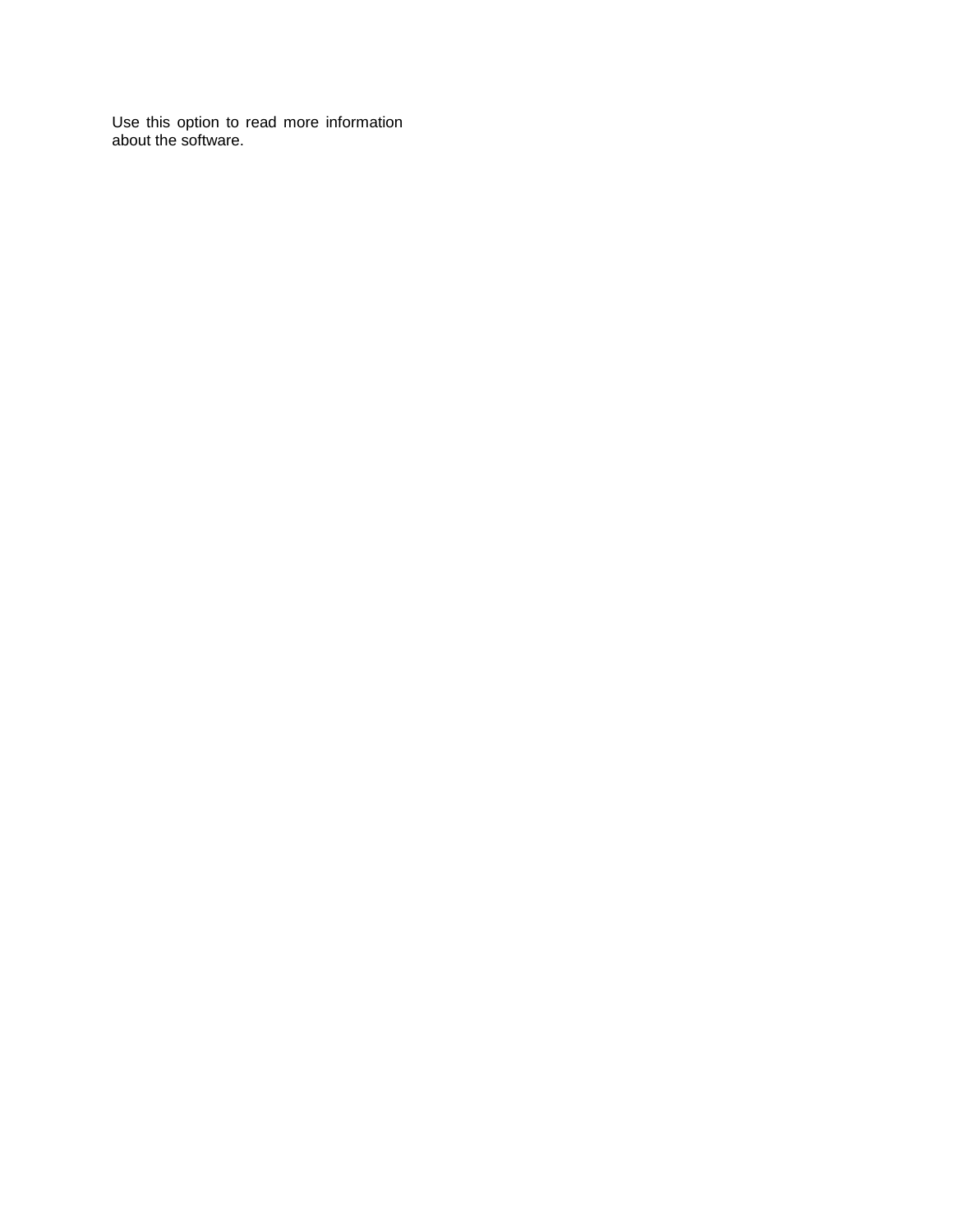## **Buttons**



Click this button to open Select SQL database dialog box.



Click this button to save the repaired SQL database.



Click this button to stop the repairing process.



Click this button to quit Stellar Phoenix SQL Database Repair.



Click this button to save the log report, which contains the details of the repairing process.



Click this button to clear the log report.



Click this button to register the software after purchasing.



Click this button to update your software. Use this option to check for both, major and minor versions of the software.



Click this button to purchase the software.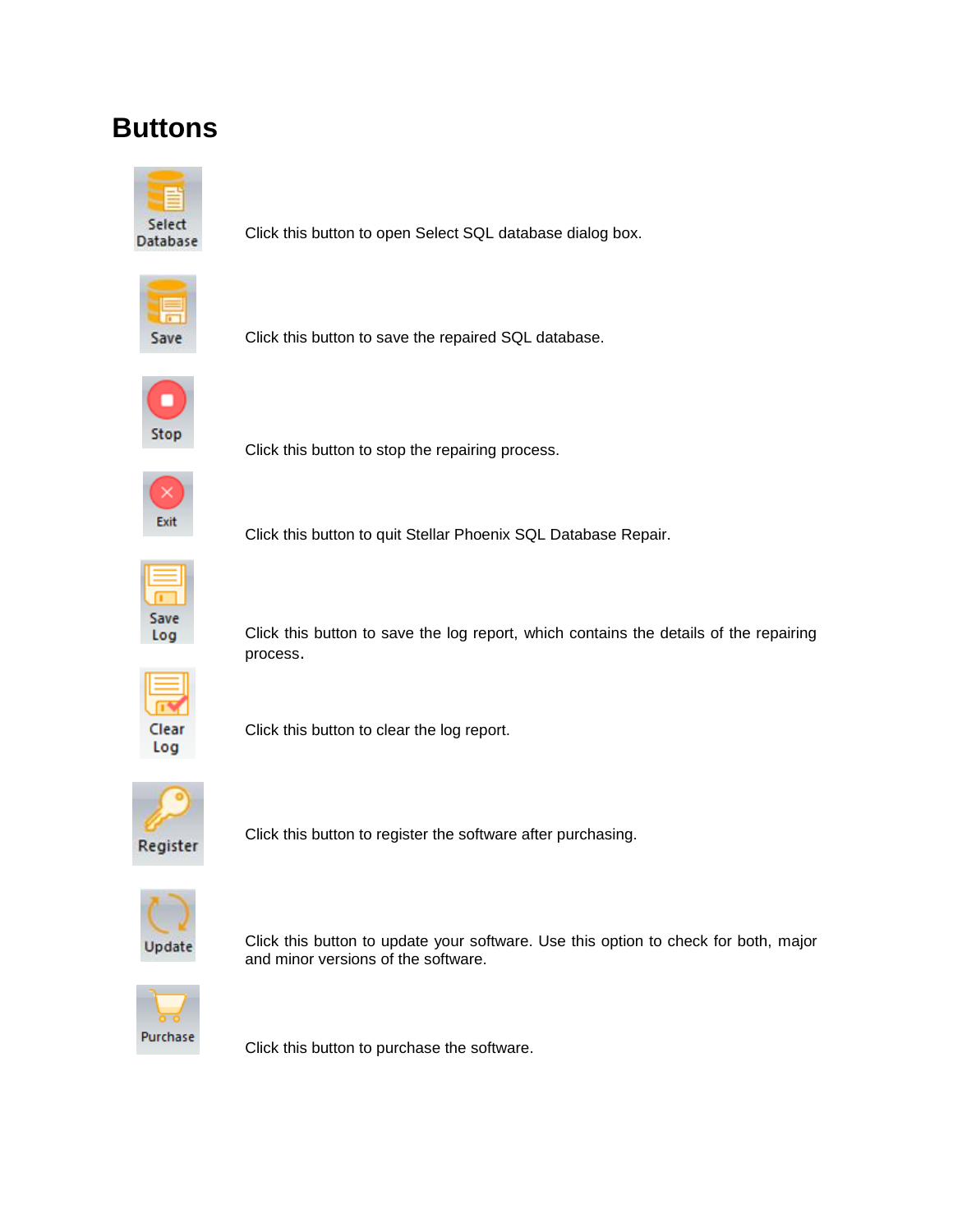

Transfer License



Click this button to transfer the license of the registered software to another computer.

Click this button to submit an enquiry to [stellarinfo.com](http://www.stellarinfo.com/)



Click this button to visit the Knowledge Base articles of [stellarinfo.com](http://www.stellarinfo.com/)



Click this button to open the help manual for **Stellar Phoenix SQL Database Repair**.



Click this button to read more information about the software.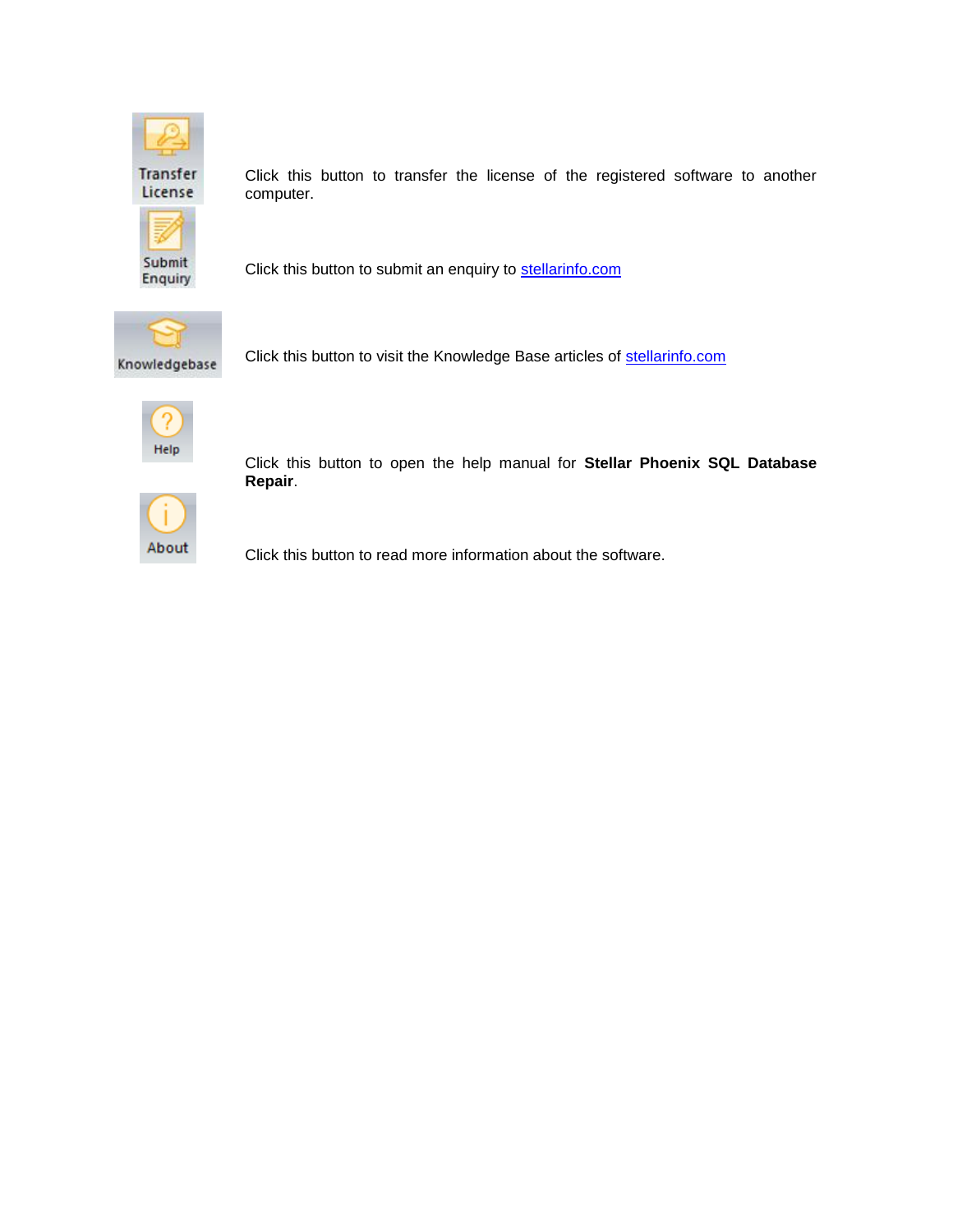## **Ordering the Software**

Click<http://www.stellarinfo.com/sql-recovery.htm> to know more about **Stellar Phoenix SQL Database Repair**.

To purchase the software online, please visit [http://www.stellarinfo.com/database-recovery/sql](http://www.stellarinfo.com/database-recovery/sql-recovery/buy-now.php)[recovery/buy-now.php](http://www.stellarinfo.com/database-recovery/sql-recovery/buy-now.php)

Alternatively, click on **Purchase** icon in **Help Menu** on **Menu Bar** to purchase the software online.

Select either of the methods given above to purchase the software.

Once the order is confirmed, a serial number will be sent to you through e-mail, which would be required to activate the software.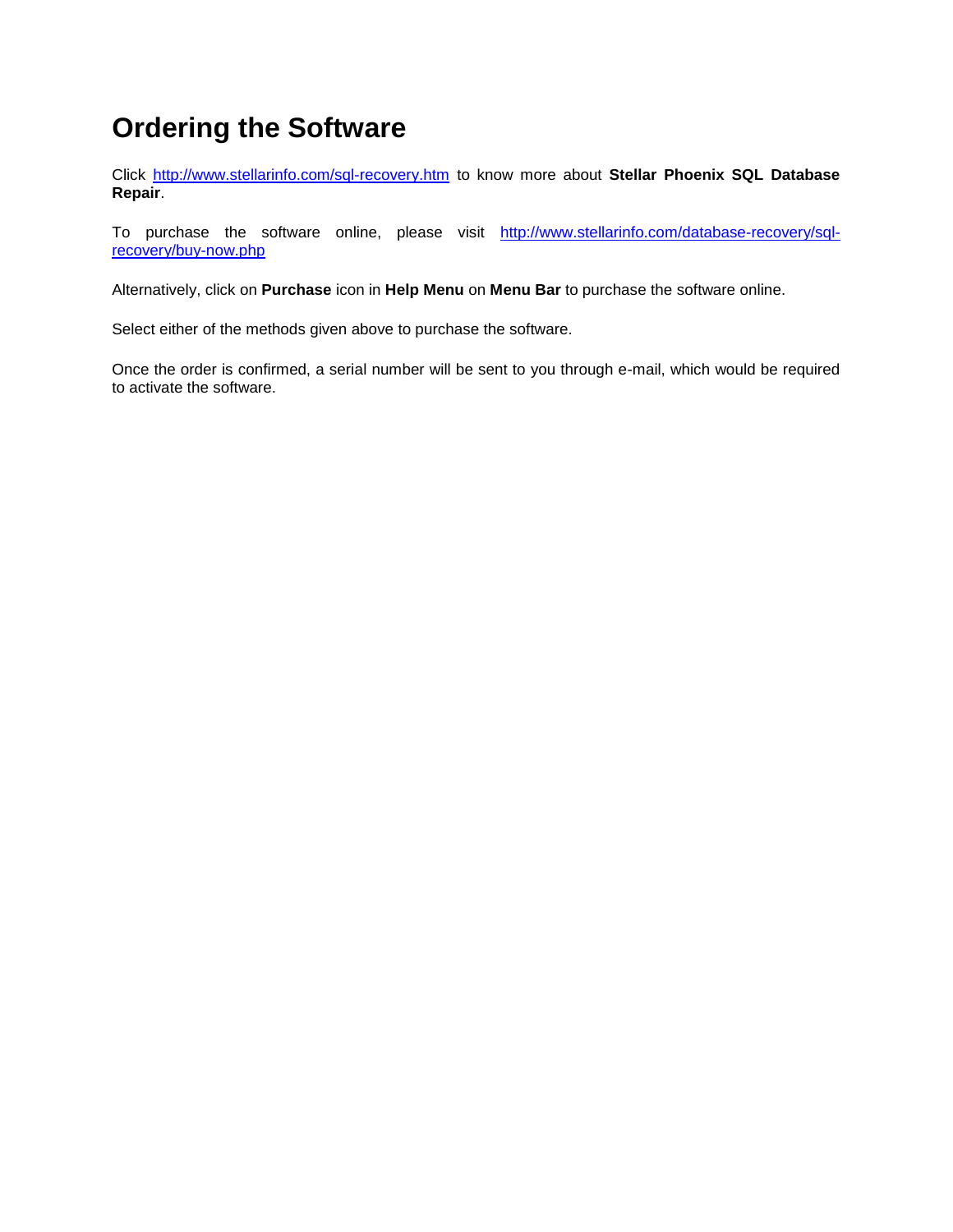## **Registering the Software**

The demo version is just for evaluation purpose and must be eventually registered to use the full functionality of the software. The software can be registered using the Registration Key which you will receive via email after purchasing the software.

#### **To register the software:**

- 1. Run demo version of Stellar Phoenix SQL Database Repair software.
- 2. On **Registration** menu, click **Register** option. *Register* window is displayed as shown below.

| Register                                               |  |
|--------------------------------------------------------|--|
| Select an option to complete the registration process: |  |
| I don't have the registration key                      |  |
| ○ I have the registration key                          |  |
| Online Registration<br>Offline Registration            |  |
|                                                        |  |
| Cancel<br>ОΚ                                           |  |

3. Choose 'I don't have the registration key' (Use this option if you have not purchased the product) or select 'I have the registration key' (Use this option if you have already purchased the product).

#### **To register the software, when you do not have a registration key, follow the steps given below:**

- 1. In the *Register* window, select '**I don't have the registration key**' option. Click **OK**, to go online and purchase the product.
- 2. Once the order is confirmed, a Registration Key will be sent to the email provided at the time of purchase.
- 3. In the *Online Registration* window, type the **Registration Key** and click **Register** button (Please ensure that you have an active Internet connection).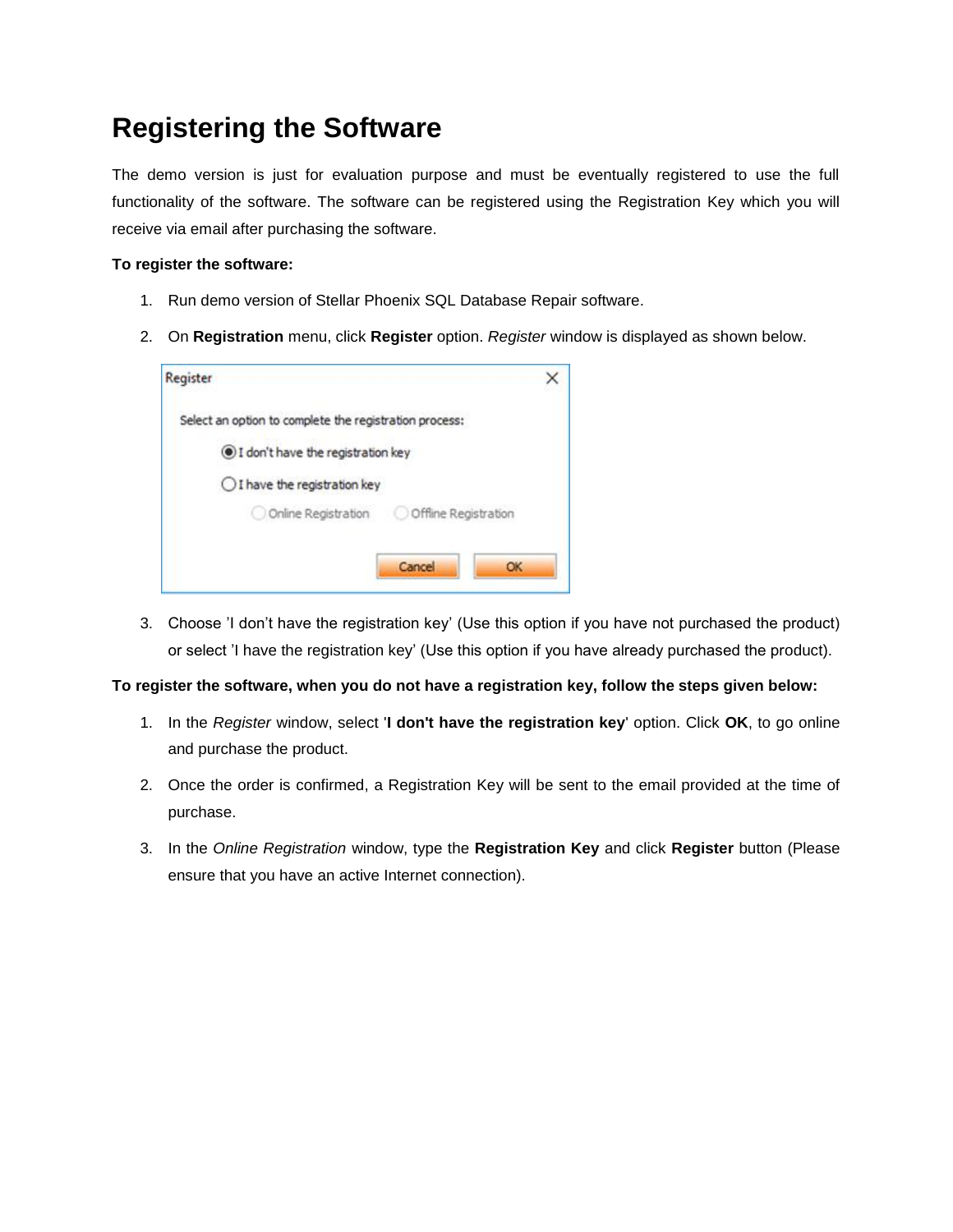|                                  | Enter the Registration Key and click the 'Register' button. The program automatically connects<br>to the server to register the product. |                                                                                              |
|----------------------------------|------------------------------------------------------------------------------------------------------------------------------------------|----------------------------------------------------------------------------------------------|
| Registration Key:                | XXXX-3000X-3000X-3000X-300XX-3000X                                                                                                       | Register                                                                                     |
|                                  | Note : Please ensure you have a working internet connection for online activation.                                                       |                                                                                              |
| Where is my registration key?    |                                                                                                                                          |                                                                                              |
| successful purchase of software. | The registration key has been sent to you through email by our payment gateway, after                                                    |                                                                                              |
|                                  |                                                                                                                                          | Registration key is sent to the same email id, which you specified in your purchase details. |

4. ' *Activation Completed Successfully* ' message is displayed after the process is completed successfully. Click **OK**.

#### **To register the software, when you have a key, follow the steps given below:**

- 1. In the *Register* window, select '**I have the registration key**' option.
- 2. You can choose either 'Online Registration' (Use this option to register the software over Internet) or 'Offline Registration' (Use this option to register the software manually / through e-mail if for any reason, Internet connection is unavailable).
- **Online Registration**

Online Registration is possible only when an active Internet connection is available.

- o **To register the software online**:
	- 1. From the *Register* window, select **Online Registration**. Click **OK**.

| Register                                               |  |
|--------------------------------------------------------|--|
| Select an option to complete the registration process: |  |
| $\bigcirc$ I don't have the registration key           |  |
| <b>I</b> have the registration key                     |  |
| ○ Offline Registration<br>O Online Registration        |  |
| Cancel                                                 |  |

- 2. An **Online Registration** dialog box will appear.
- 3. Type the **Registration Key** (received through email after purchasing the product) in the field of Registration Key. Click **Register**.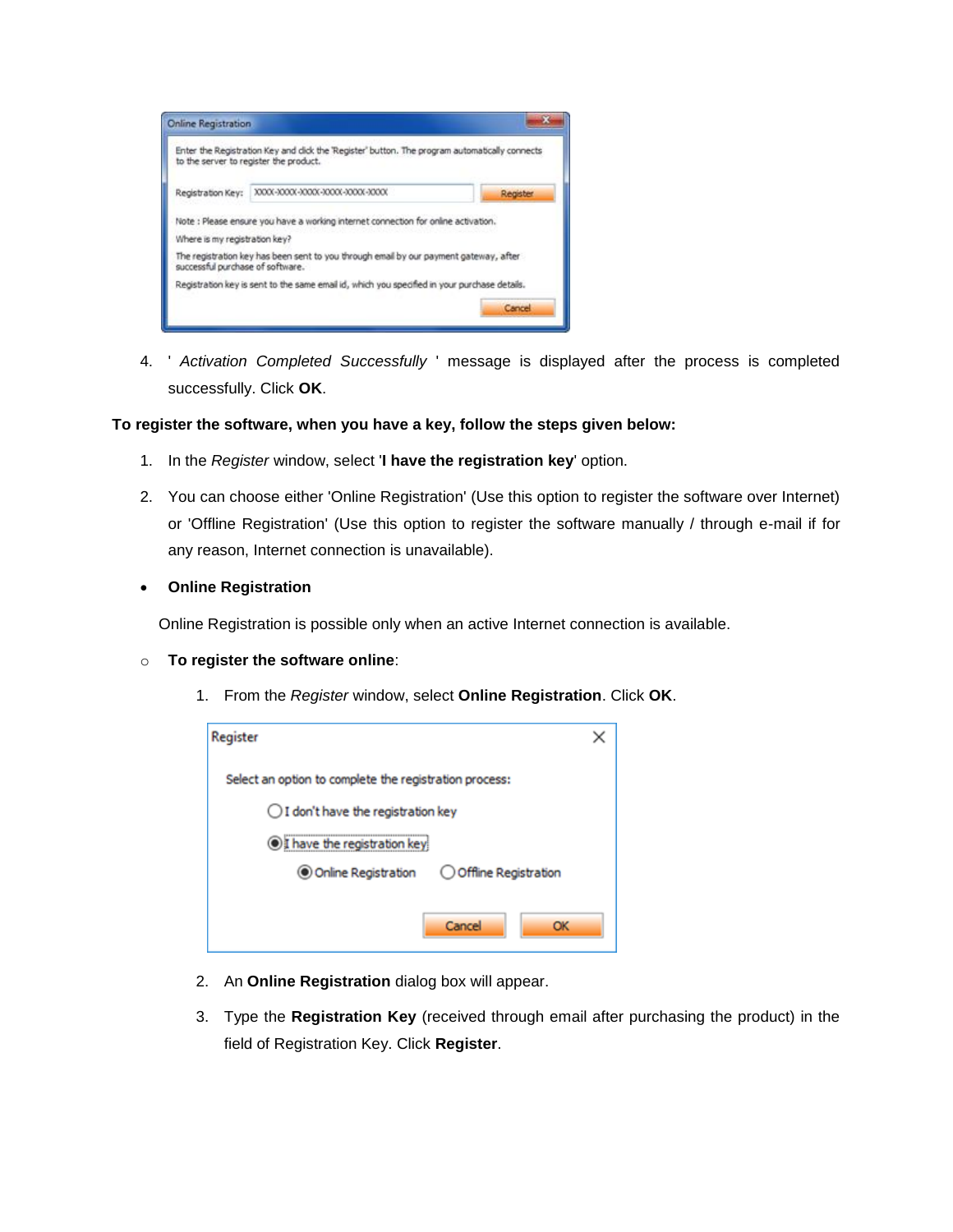| <b>Online Registration</b>             |                                                                                                |          |
|----------------------------------------|------------------------------------------------------------------------------------------------|----------|
| to the server to register the product. | Enter the Registration Key and click the 'Register' button. The program automatically connects |          |
| Registration Key:                      | XXXX-3000X-3000X-3000X-300XX-3000X                                                             | Register |
|                                        | Note : Please ensure you have a working internet connection for online activation.             |          |
| Where is my registration key?          |                                                                                                |          |
| successful purchase of software.       | The registration key has been sent to you through email by our payment gateway, after          |          |
|                                        | Registration key is sent to the same email id, which you specified in your purchase details.   |          |
|                                        |                                                                                                | Cancel   |
|                                        |                                                                                                |          |

4. The software would automatically communicate with the license server to verify the entered key. If the key you entered is valid, software will be registered successfully.

#### **Offline Registration**

Offline Registration enables you to register the product when your computer does not have an Internet connection.

#### o **To register the software offline**:

1. From the *Register* window, select **Offline Registration**. Click **OK**.

| Register                                               |                               |  |
|--------------------------------------------------------|-------------------------------|--|
| Select an option to complete the registration process: |                               |  |
| ◯ I don't have the registration key                    |                               |  |
| <b>O</b> I have the registration key                   |                               |  |
| O Online Registration                                  | <b>O</b> Offline Registration |  |
|                                                        | Cancel<br>ΩК                  |  |

2. An **Offline Registration** dialog box will appear displaying **Registration ID** in its respective field.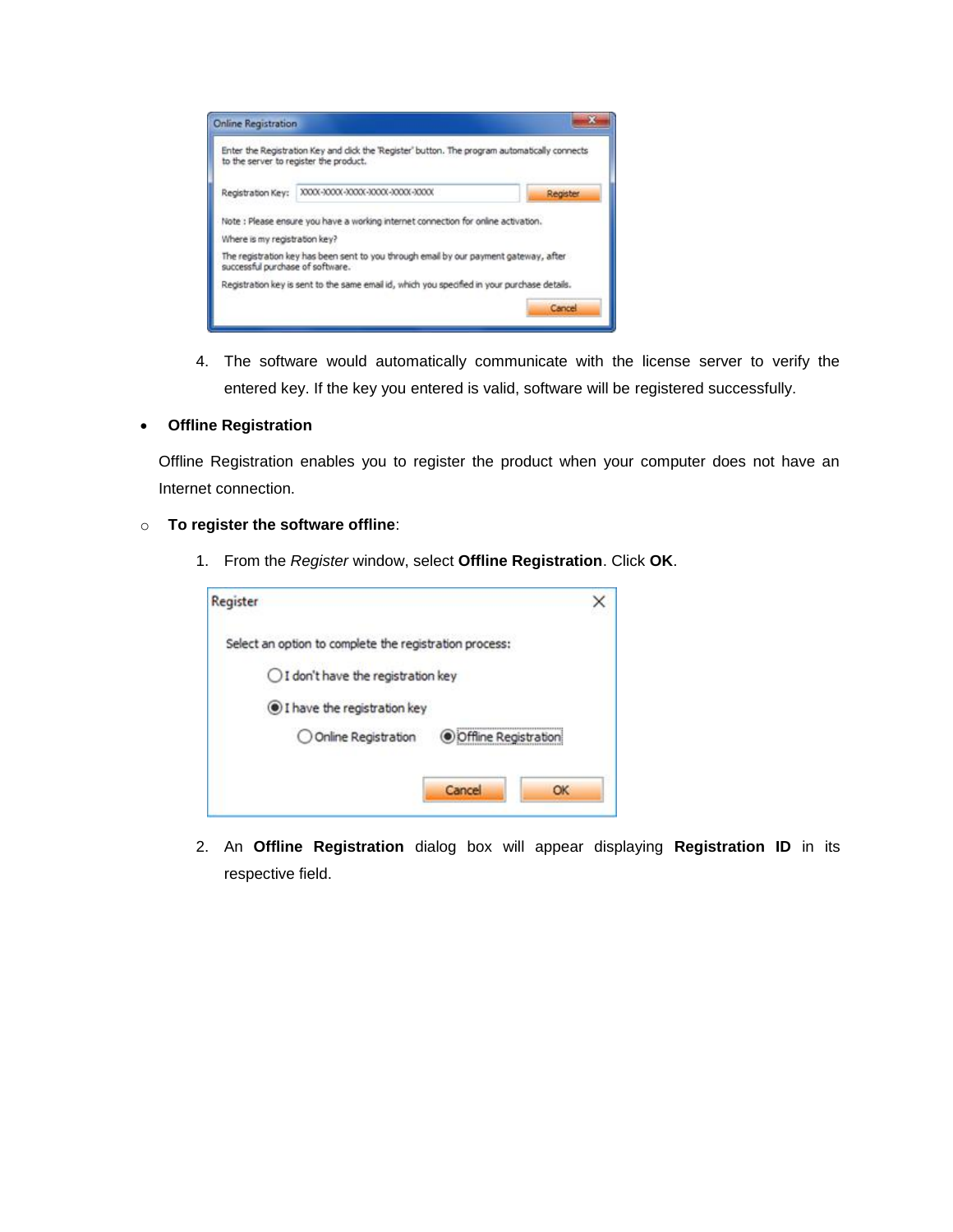| to get your 'License Key'.      | You need to send below listed 'Registration ID' to Stellar Technical Support  |
|---------------------------------|-------------------------------------------------------------------------------|
| button to register the product. | If you have already received your 'License Key', enter it and dick 'Register' |
|                                 |                                                                               |
| Registration ID:                | 4VCZXMS59RZEMUIF                                                              |

- 3. To get your License Key, which is required to register the software manually, you need to mail the listed **Registration ID** to **support@stellarinfo.com**.
- 4. A License Key will be sent to your email address after verifying the Registration ID and purchase details by *Stellar Technical Support*.
- 5. After receiving the License Key, open **Stellar Phoenix SQL Database Repair**. In *Register* window, select '**I have the registration key**'.
- 6. Select **Offline Registration** and click **OK**.
- 7. Enter the **License Key** received through email in the field of License Key.

| <b>Offline Registration</b>                                   |                                                                                                                                                               |
|---------------------------------------------------------------|---------------------------------------------------------------------------------------------------------------------------------------------------------------|
| to get your 'License Key'.<br>button to register the product. | You need to send below listed 'Registration ID' to Stellar Technical Support<br>If you have already received your 'License Key', enter it and dick 'Register' |
| Registration ID:                                              | 4VCZXM559RZEMUIF                                                                                                                                              |
| License Key:                                                  | XXXX-XXXX-XXXX-XXXX-XXXX-XXXX-XXXX                                                                                                                            |
|                                                               | Cancel<br>Register                                                                                                                                            |

8. Click **Register** to activate the software. A confirmation message is displayed if a valid key is entered. Click **OK**.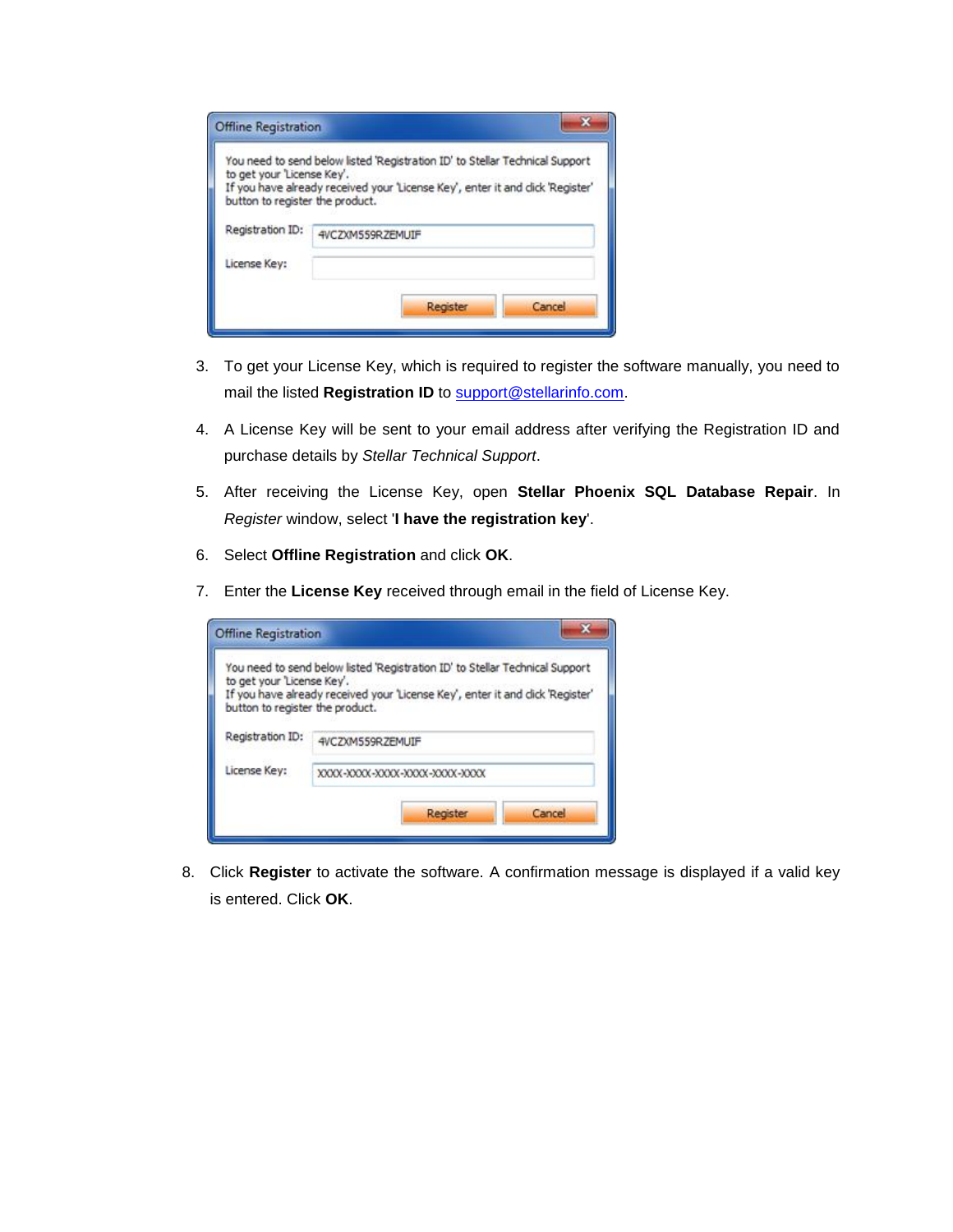## **Transfer License**

**Stellar Phoenix SQL Database Repair** allows you to transfer the license of the registered software to another computer on which you want to run the software with full functionality. This operation deactivates the product on your current computer so it can be reactivated on the new computer.

**To transfer a software license from one computer to another, please follow the specific steps below:**

#### **On Target Computer:**

- 1. Run demo version of the software.
- 2. In **Registration** Menu on Menu Bar, click **Register**. A new dialog appears.
- 3. From the *Register* window, select **Offline Registration**. Click **OK**.
- 4. An **Offline Registration** dialog box will appear displaying **Registration ID** in its respective field.

| You need to send below listed 'Registration ID' to Stellar Technical Support<br>to get your 'License Key'.<br>If you have already received your 'License Key', enter it and dick 'Register'<br>button to register the product.<br>Registration ID:<br>4VCZXM559RZEMUIF | <b>Offline Registration</b> |  |
|------------------------------------------------------------------------------------------------------------------------------------------------------------------------------------------------------------------------------------------------------------------------|-----------------------------|--|
|                                                                                                                                                                                                                                                                        |                             |  |
|                                                                                                                                                                                                                                                                        |                             |  |
| License Key:                                                                                                                                                                                                                                                           |                             |  |

#### **On Source Computer:**

- 1. Run registered version of **Stellar Phoenix SQL Database Repair** software.
- 2. In **Registration** Menu on Menu Bar, click **Transfer License**.

| <b>Transfer License</b>                                                                                                                                                                                           |                                           |  |  |
|-------------------------------------------------------------------------------------------------------------------------------------------------------------------------------------------------------------------|-------------------------------------------|--|--|
| To transfer the license of the program, copy the Registration ID from the<br>target computer and paste it below. Click on "Transfer In" to generate a<br>License Key which needs to be pasted in target computer. |                                           |  |  |
| Registration ID:                                                                                                                                                                                                  | 5JSOU14UQW1LO549-DL7CPAH2PVL8NZ3B-1V1GGPW |  |  |
| License Key:                                                                                                                                                                                                      |                                           |  |  |
| Click here to know the steps of transferring license to another computer.                                                                                                                                         |                                           |  |  |
|                                                                                                                                                                                                                   | <b>Transfer In</b><br>Save To File        |  |  |

3. Copy the **Registration ID** displayed on the Target Computer in the field of Registration ID on the Source Computer.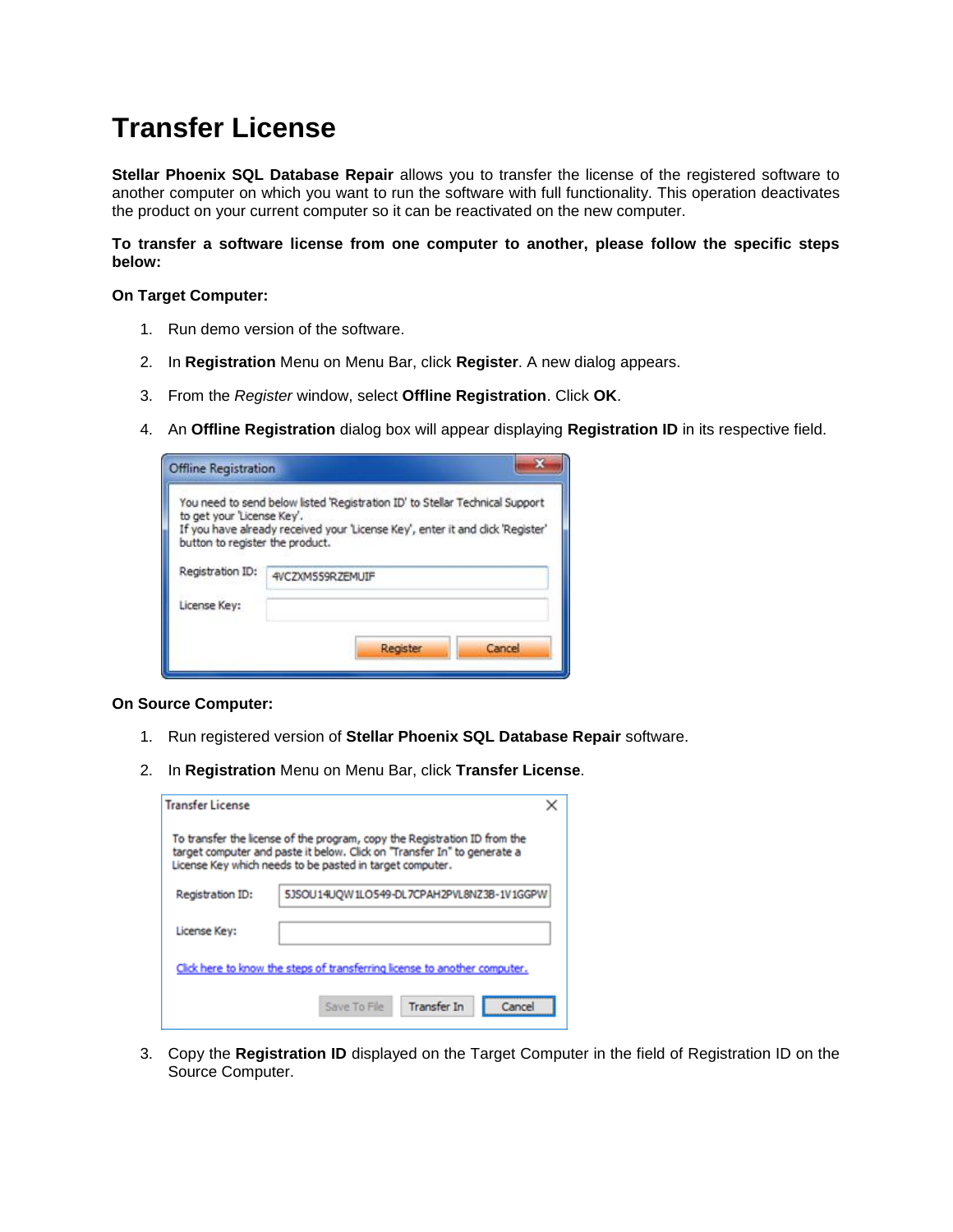4. To get your License Key, click **Transfer In** button on Source Computer. This will generate a License Key.

| <b>Transfer License</b> |                                                                                                                                                                                                                   |  |
|-------------------------|-------------------------------------------------------------------------------------------------------------------------------------------------------------------------------------------------------------------|--|
|                         | To transfer the license of the program, copy the Registration ID from the<br>target computer and paste it below. Click on "Transfer In" to generate a<br>License Key which needs to be pasted in target computer. |  |
| Registration ID:        | 5JSOU14UQW1LO549-DL7CPAH2PVL8NZ3B-1V1GGPW                                                                                                                                                                         |  |
| License Key:            | xxxxxxxxxxxxxxxxxx                                                                                                                                                                                                |  |
|                         | Click here to know the steps of transferring license to another computer.                                                                                                                                         |  |
|                         | <b>Transfer In</b><br>Save To File<br>Cancel                                                                                                                                                                      |  |

- 5. You can also save the License Key generated on the source computer. Click **Save to File** button to save the Registration ID and the License Key. In **Browse for Folder** dialog box, select the location where you want to save the details. Click **OK**.
- 6. '*License Key has been saved successfully*' message is displayed after the saving process is completed successfully. Click **OK**.

This will deactivate the product on Source Computer and you will no longer be able to use the software anymore on this computer.

#### **On Target Computer:**

1. Type the **License Key** which you have generated on the Source Computer in the provided field of License Key.

|                                                               | You need to send below listed 'Registration ID' to Stellar Technical Support  |
|---------------------------------------------------------------|-------------------------------------------------------------------------------|
| to get your 'License Key'.<br>button to register the product. | If you have already received your 'License Key', enter it and dick 'Register' |
|                                                               |                                                                               |
| Registration ID:                                              | 4VCZXM559RZEMUIF                                                              |

- 2. Click **Register** to complete the activation process.
- 3. '*Activation Completed Successfully*' message is displayed after the process is completed successfully. Click **OK**.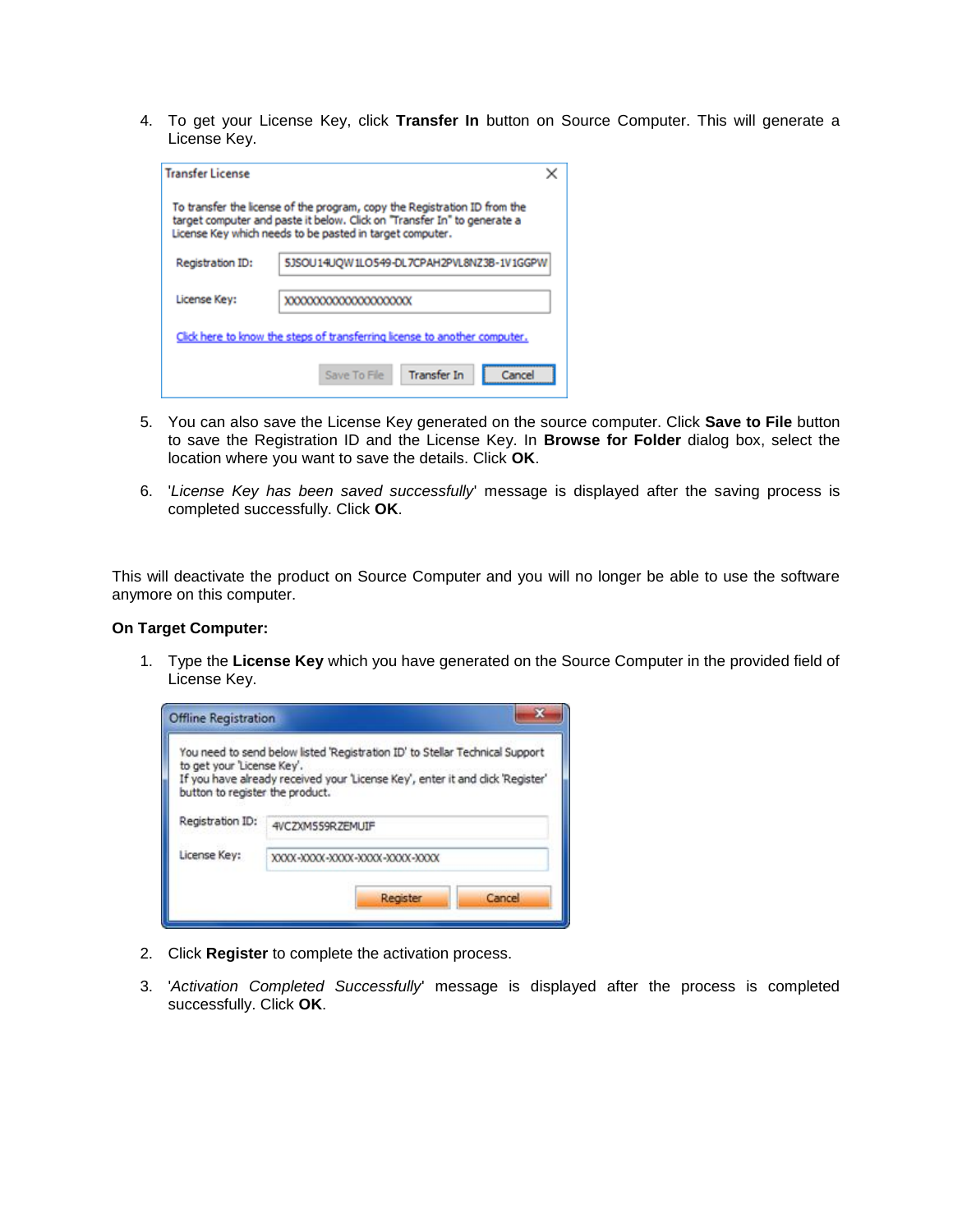## **Updating the Software**

Stellar releases periodical software updates for **Stellar Phoenix SQL Database Repair** software. You can update the software to keep it up-to-date. These updates can add a new functionality, feature, service, or any other information that can improve the software. Update option of the application is capable of checking for latest updates. This will check for both latest minor and major versions available online. You can easily download minor version through the update wizard. However, the major version, if available, has to be purchased. While updating the software, it's recommended to close all the running programs. Note that demo version of the software cannot be updated.

### **To update Stellar Phoenix SQL Database Repair:**

- 1. In **Tools Menu**, Click **Update**.
- 2. **Stellar Phoenix Update Wizard** window opens. Click **Next**. The wizard will search for latest updates, and if it finds any new updates, a window will pop up indicating its availability.
- 3. Click **Next** and the software will download the files from the update server. When the process is complete, the software will upgrade to the latest version.

### **Live Update may not happen due to following reasons:**

- Internet connection failure
- Updates are not available
- Unable to download configuration files
- Unable to locate updated files or version
- Unable to locate executable file

*Note: If a major version is available, you need to purchase the software in order to upgrade it.*